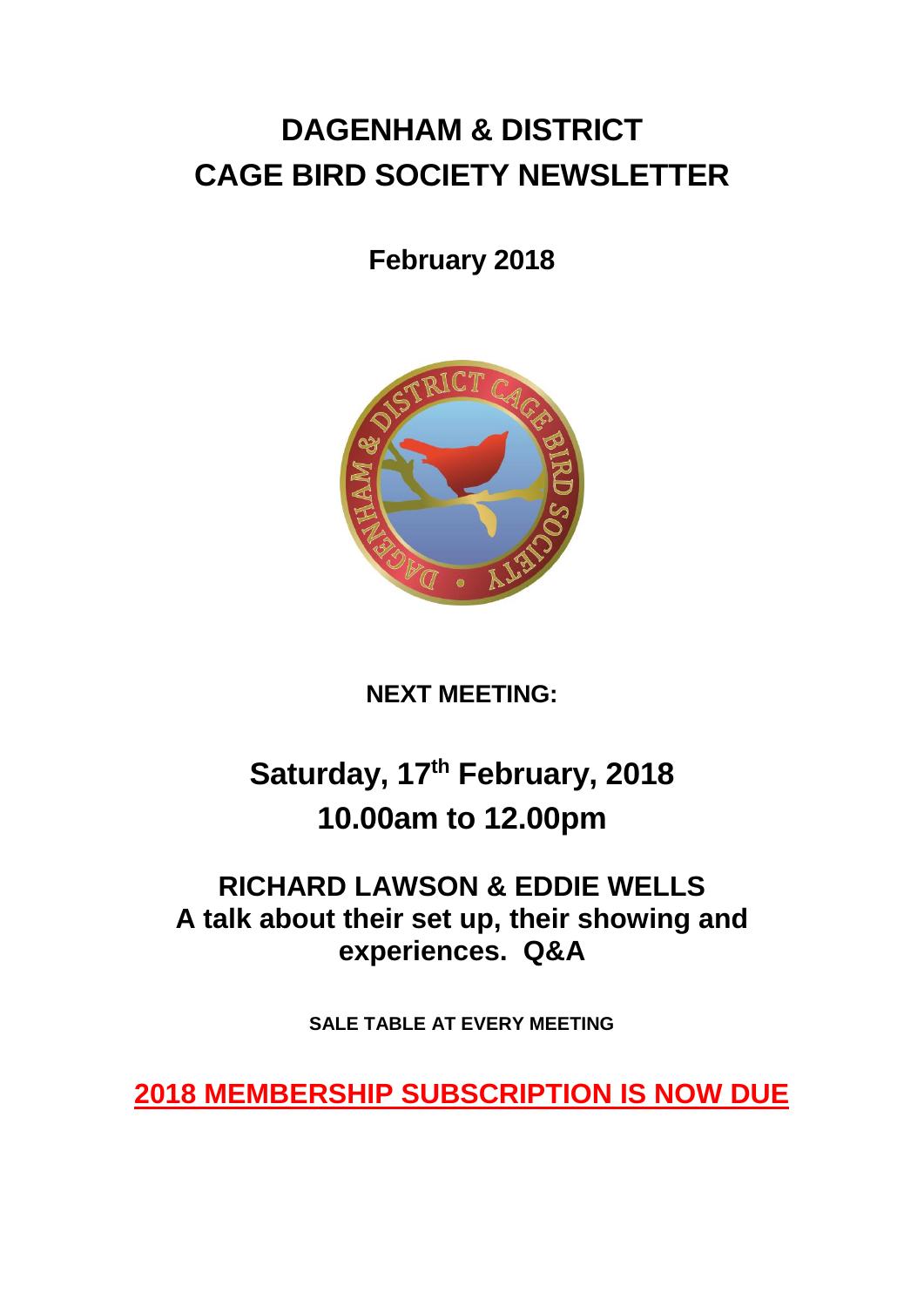**Dagenham and District Cage Bird Society Wantz Hall Rainham Road North Dagenham Essex RM10 7DX**

#### **PRESIDENT**

Peter Decort 5 Campbell Close Collier Row Romford Essex RM1 4SA **01708 750036**

#### **CHAIRMAN**

Barry Johnson

**01708 348330**

#### **TREASURER**

Peter Decort 5 Campbell Close Collier Row Romford Essex RM1 4SA **01708 750036**

#### **SECRETARY**

Richard Wilson Unit 5, 28-30 Fowler Rd Hainault, Essex IG6 3UT **07852 959447**

## **Committee Members 2018**

President PETER DECORT Vice President Vacancy Chairman BARRY JOHNSON Vice Chairman Vacancy Secretary RICHARD WILSON Asst. Secretary **Vacancy** Treasure **PETER DECORT** Publicity & Raffle BARRY & VAL Show Manager STEVE WALLIS Asst. Show Manager Vacancy Show Secretary **GEORGE PHILPOT** Asst. Show Secretary Vacancy

Canteen VAL, BARRY & FRAN

Committee: Dick Lathief, Mick Pegram and Ted Papandreas

**Meetings are held on the third Saturday of the month at 10am to 12pm at Wantz Hall – Rainham Road North – Dagenham – Essex RM10 7DX**

#### **Committee Members' meetings**

**Would officers and committee members please attend these monthly meetings starting from 10am on every meeting day.**

**2018 MEMBERSHIP SUBSCRIPTIONS ARE NOW DUE**

**Subscription rates for the calendar year 2018**

| Single:             | £15.00      |
|---------------------|-------------|
| <b>Partnerships</b> | £20.00      |
| <b>Juniors</b>      | <b>Free</b> |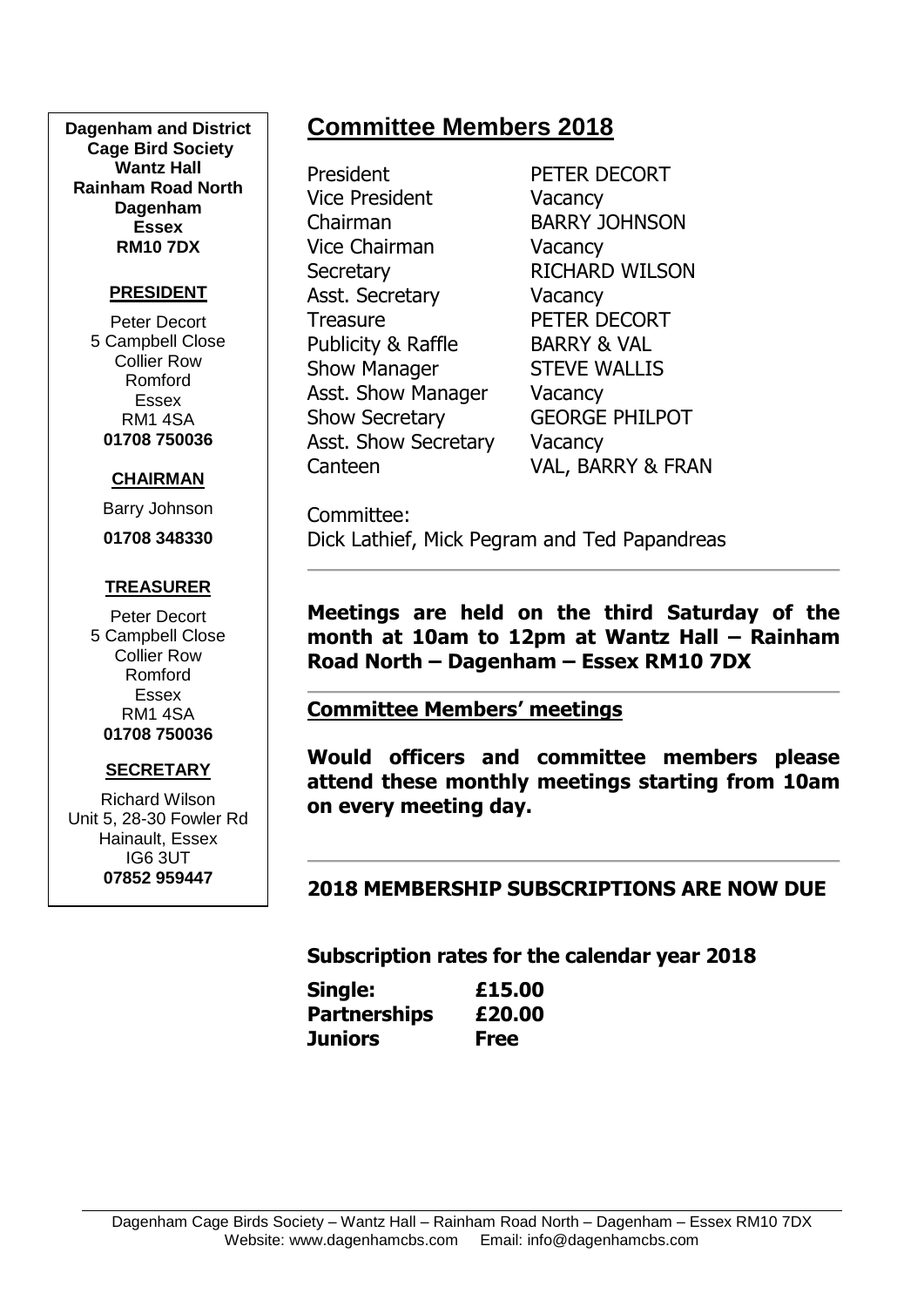# **Forthcoming Meetings**

| SAT 17th Feb 2018             | Richard Lawson and Eddie Wells talk about their set up<br>and showing along with their experiences. Q&A |
|-------------------------------|---------------------------------------------------------------------------------------------------------|
| SAT 17 <sup>th</sup> Mar 2018 | Club Show League - First Round - Cock Show                                                              |
| SAT 21 <sup>st</sup> Apr 2018 | <b>TBC</b>                                                                                              |
| SAT 19th May 2018             | <b>TBC</b>                                                                                              |
| SAT 16th Jne 2018             | <b>TBC</b>                                                                                              |
| SAT 21 <sup>st</sup> Jly 2018 | $Quiz - Other clubs to be invited (RW)$                                                                 |
| SAT 18 <sup>th</sup> Aug 2018 | Open Show preparation                                                                                   |
| SAT 15th Sep 2018             | Club Show League – Second Round – Any Bird Show                                                         |
| SAT 20 <sup>th</sup> Oct 2018 | Club Show League - Third Round - Pairs Show                                                             |
| SAT 17th Nov 2018             | <b>Young Stock Show</b>                                                                                 |
| FRI 14th Dec 2018             | Staging for Open Show followed by Christmas Raffle Draw<br>and Buffet                                   |
| SAT 15 <sup>th</sup> Dec 2018 | <b>Open Show</b>                                                                                        |
| SAT 19 <sup>th</sup> Jan 2019 | <b>AGM</b>                                                                                              |
|                               |                                                                                                         |

## **January 2018 Meeting**

Our last Meeting was our AGM. Twenty-three Members turned out for the Meeting. Richard opened the Meeting at approximately 10.20. He welcomed all those present and then handed over to Pete for his report on the Club's funds. Pete explained all money paid out which amounted to £1,769 and all money received which amounted to £2,757. This gave a net profit of £988 over the year. The figures were accepted by all present. He reported that the Club now had £4,752 in the bank and £297 in cash.

Pete went on to thank Richard for all the work he had done on behalf of the Club ie – his donations, raffle prizes, prize money, etc. He added that Richard not only put money into the Club, but a lot of time as well. Thanks Richard for all you do.

The Officers and Committee then stood down and a new Committee was elected. As you will see above, this has not changed very much.

The monthly meetings were provisionally agreed and these are also shown above.

\*\*\*\*\*\*\*\*\*\*\*\*\*

You will notice that a lot of our Meetings are taken up with small shows which seem to attract more Members to our Club so, on these days, please try and put some birds out or just come along and support your Club.

We will give you reminders of all events in Cage & Aviary and in the Newsletters.

At all our meetings we hope to have birds and equipment for sale.